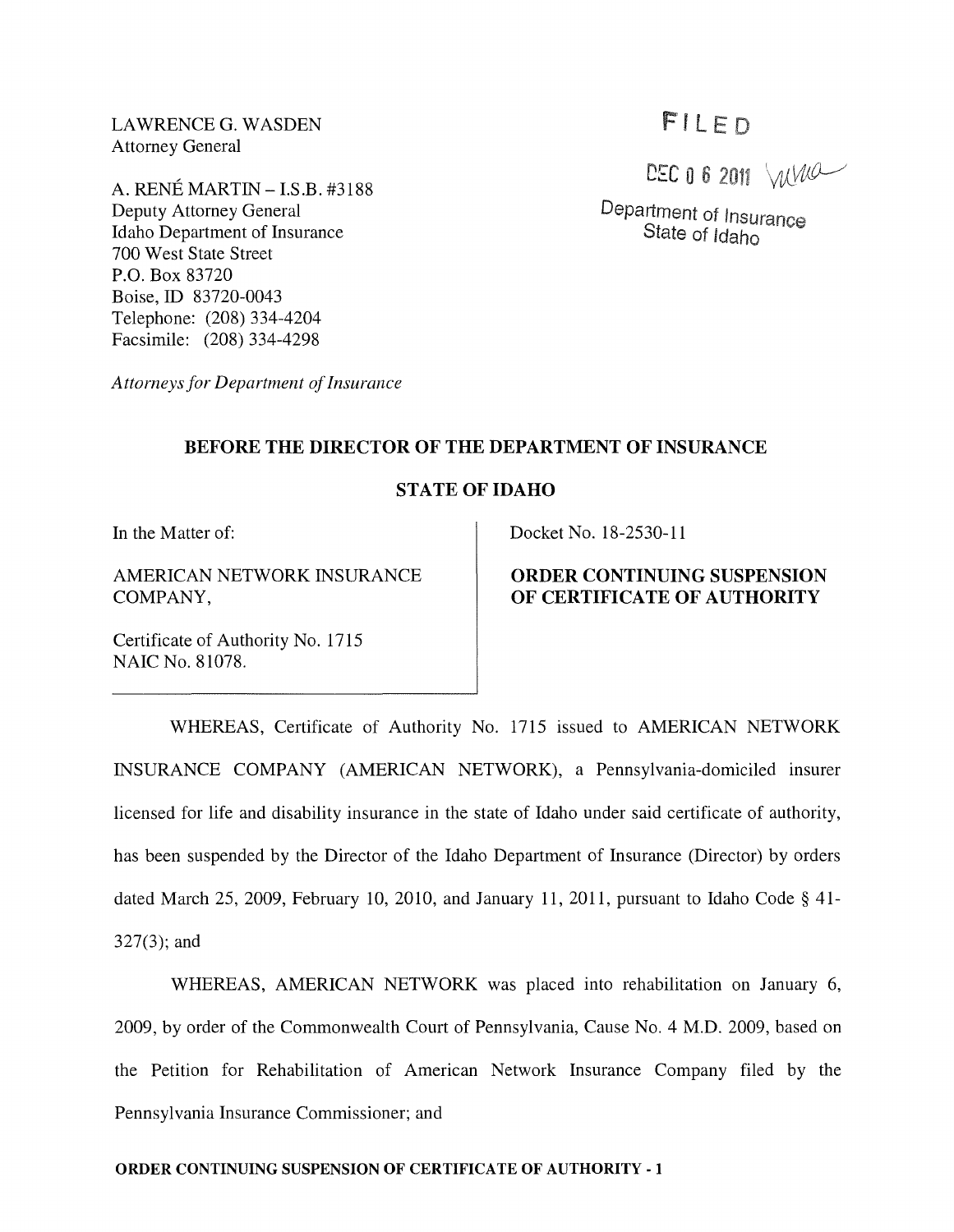WHEREAS, the Pennsylvania Insurance Commissioner has commenced proceedings under the aforementioned cause of action for the liquidation of AMERICAN NETWORK;

NOW, THEREFORE, IT IS HEREBY ORDERED, pursuant to Idaho Code § 41-327(3), that Certificate of Authority No. 1715 issued to AMERICAN NETWORK be CONTINUED IN SUSPENSION effective immediately for a period of one (1) year from the date of this order. The Director may terminate the suspension sooner if the cause for said suspension is corrected and AMERICAN NETWORK is otherwise in compliance with title 41, Idaho Code.

IT IS FURTHER ORDERED that AMERICAN NETWORK comply with the requirements of Idaho Code § 41-329, including § 41-329(2), which provides: "During the suspension period the insurer shall not solicit or write any new business in this state, but shall file its annual statement, pay fees, licenses, and taxes as required under this code, and may service its business already in force in this state, as if the certificate of authority had continued in full force."

IT IS FURTHER ORDERED, pursuant to Idaho Code § 41-330(1), that, within four (4) days after notice of this suspension is provided, AMERICAN NETWORK shall notify, by any available means, every person authorized to write business in the state of Idaho by said insurance company, to immediately cease to write any further insurance business for AMERICAN NETWORK in Idaho.

IT IS FURTHER ORDERED that, within sixty (60) days of the date of this order, AMERICAN NETWORK file with the Director a complete listing of its policies owned by or issued to residents of the state of Idaho current as of the date of this order, notwithstanding any such listings previously submitted. Such list shall include the name and address of each policyholder and insured, policy type, face amount, and cash surrender value of the policy, as applicable.

#### ORDER CONTINUING SUSPENSION OF CERTIFICATE OF AUTHORITY - 2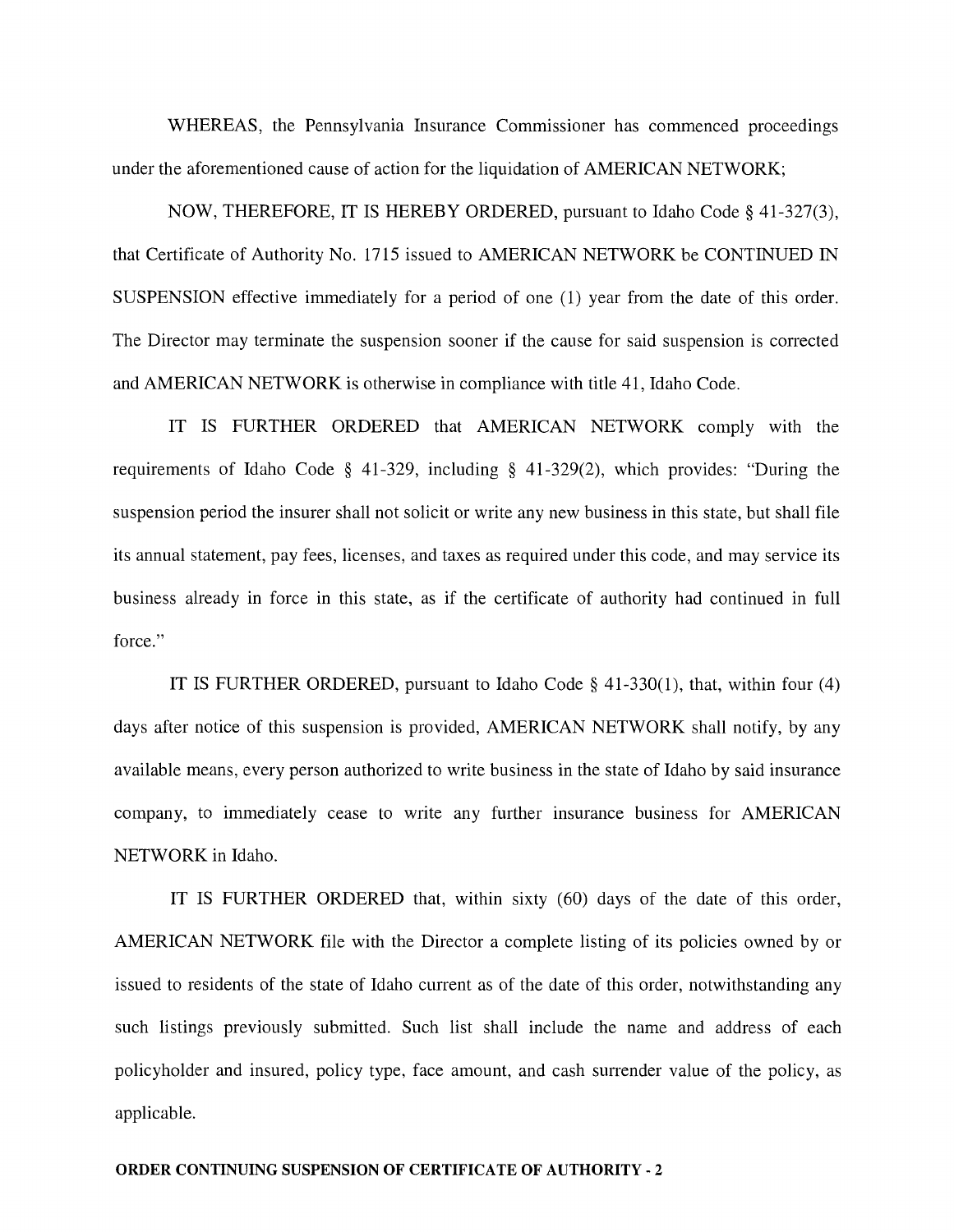#### NOTIFICATION OF RIGHTS

This is a final order of the Director. Any party may file a motion for reconsideration of this final order within fourteen (14) days of the service date of this order. The agency will dispose of the petition for reconsideration within twenty-one (21) days of its receipt, or the petition will be considered denied by operation of law. *See* Idaho Code § 67-5246(4).

Pursuant to Idaho Code §§ 67-5270 and 67-5272, any party aggrieved by this final order or orders previously issued in this case may appeal this final order and all previously issued orders in this case to district court by filing a petition in the district court of the county in which:

- i. A hearing was held,
- ii. The final agency action was taken,
- iii. The party seeking review of the order resides, or operates its principal place of business in Idaho, or
- iv. The real property or personal property that was the subject of the agency action is located.

An appeal must be filed within twenty-eight (28) days of (a) the service date of this final order, (b) an order denying petition for reconsideration, or (c) the failure within twenty-one (21) days to grant or deny a petition for reconsideration, whichever is later. *See* Idaho Code § 67- 5273. The filing of an appeal to district court does not itself stay the effectiveness or enforcement of the order under appeal.

DATED this  $5\frac{\text{m}}{\text{day}}$  of December 2011.

STATE OF IDAHO DEPARTMENT OF INSURANCE

Ulian pal

Director